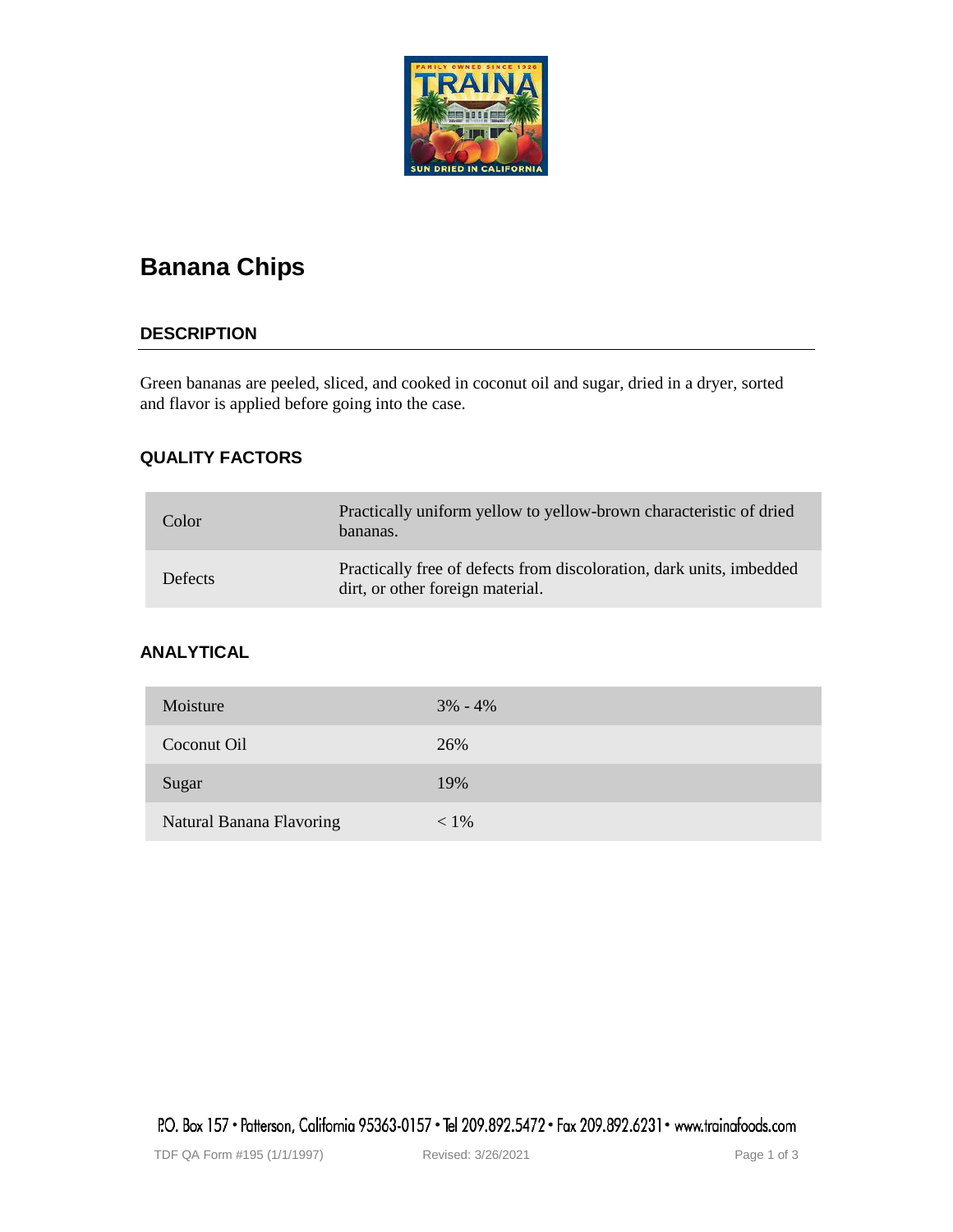# **NUTRITIONAL INFORMATION**

| Based on 100 gram sample |                    |                            |                    |             |                   |  |  |
|--------------------------|--------------------|----------------------------|--------------------|-------------|-------------------|--|--|
| Calories                 | 510.00             | Sodium                     | 15.0 <sub>mg</sub> | Vitamin A   | 0.001U            |  |  |
| Calories from Fat        |                    | <b>Total Carbohydrates</b> | 66.0q              | Vitamin C   | 0.0 <sub>mg</sub> |  |  |
| <b>Total Fat</b>         | 26.00 q            | Dietary Fiber              | .00 <sub>g</sub>   | Calcium     | 15 <sub>mg</sub>  |  |  |
| <b>Saturated Fat</b>     | 24.00 <sub>q</sub> | <b>Total Sugar</b>         | 21.00 <sub>a</sub> | <b>Iron</b> | 1 $mg$            |  |  |
| <b>Trans Fat</b>         | 0.00 g             | Cholesterol                | 0.00 <sub>q</sub>  | Protein     | 1.0 <sub>mq</sub> |  |  |
| <b>Added Sugar</b>       | 19 <sub>q</sub>    | Potassium                  | 432 mg             | Vitamin D   | $0.0$ mcg         |  |  |

## **INGREDIENT STATEMENT**

Bananas, Coconut Oil, Sugar, Natural Banana Flavoring

#### **PACKAGING & LABELING**

Packed in a sealed poly bag inside a corrugated box.

#### **KOSHER STATUS**

These products are Kosher certified.

## **STORAGE RECOMMENDATIONS**

Store in a cool, dry atmosphere not to exceed 45° F. Shelf life may be extended if stored below 0° F. All products must be stored under proper warehousing conditions and temperatures to preserve the product and prevent discoloration.

## **EXPECTED SHELF-LIFE**

12 months when stored properly.